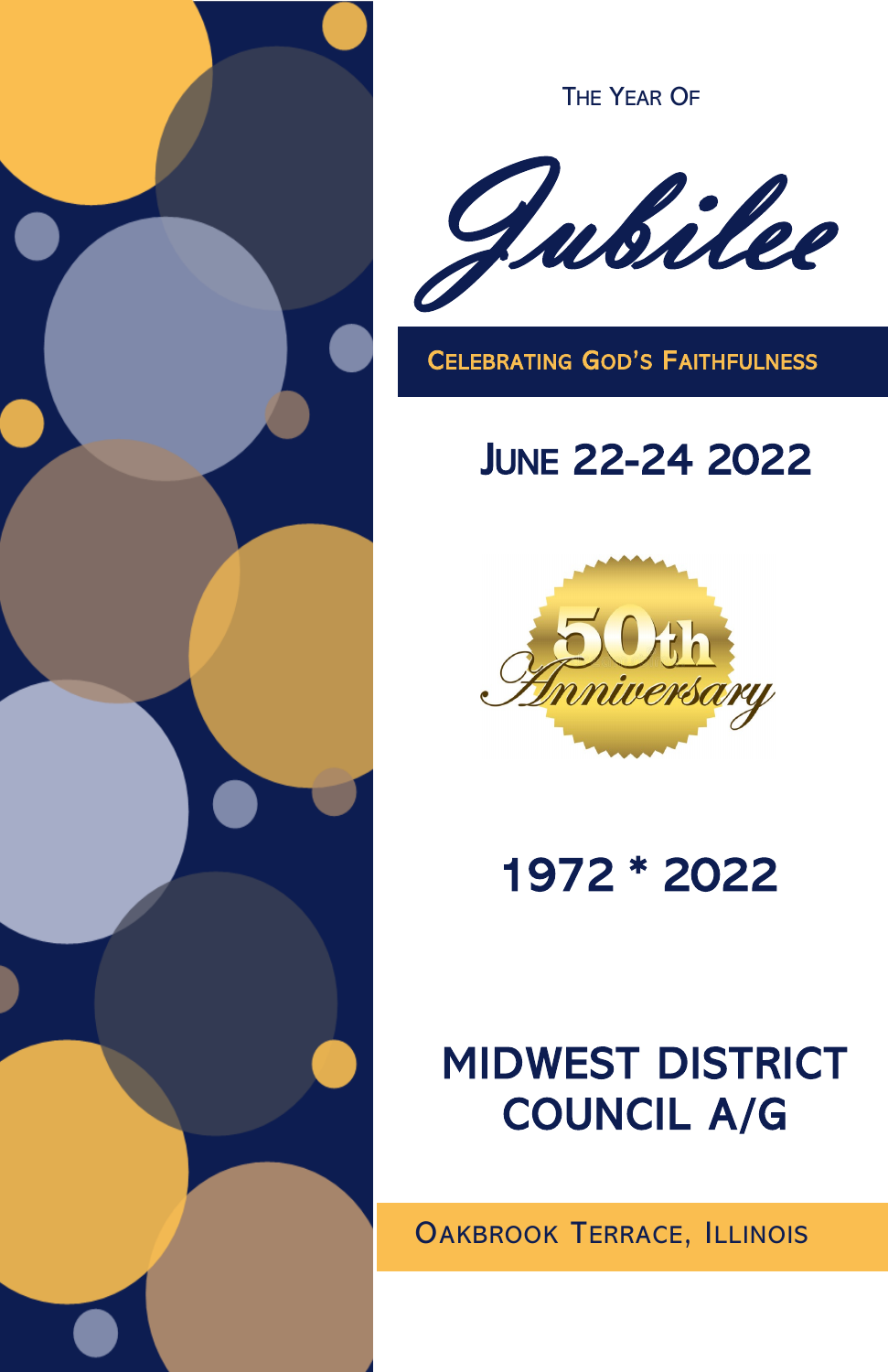## **Orador Especial/Guest Speaker**



Rev. Doug Clay A/G General Superintendent

**Doug Clay** was elected chief executive officer of the General Council of the Assemblies of God at the 57th General Council in August, 2017. As general superintendent of the Assemblies of God, USA, part of the largest Pentecostal denomination in the world, he is a member of the denomination's Executive Leadership Team and Executive Presbytery. The church has more than 13,000 congregations in the United States with over three million adherents. The U.S. Assemblies of God is part of a larger World Assemblies of God Fellowship with a membership of over 68 million.

Prior to his present position, Clay served the church as its general treasurer for nine years. He was superintendent of the Ohio District from 2004- 2008, and pastored Calvary Assembly of God in Toledo, Ohio, from 1997-2004. Clay has also served as the Assemblies of God national youth director (1995-1997), Ohio District youth director (1989-1995) and as a youth pastor in Ohio and Io-

wa. He is a 1985 graduate of Central Bible College in Springfield, Missouri. Clay has a passionate love for the local church; he is a church health enthusiast and he effectively equips leaders to grow in their calling. Clay is the author of *[Ordered Steps](https://myhealthychurch.com/store/startitem.cfm?item=024232&cat=iNEWTITLES&mastercat=&path=AGMHCINDEX)* and *[Dreaming in 3D](http://myhealthychurch.com/store/startitem.cfm?item=500110&cat=AGMHCINDEX&mastercat=&path=AGMHCINDEX)*. He and his wife, Gail, have two grown daughters, two sons-in-law and five grandchildren.

*Doug Clay fue elegido director ejecutivo del Concilio General de las Asambleas de Dios en el Concilio General 57 en agosto de 2017. Como superintendente general de las Asambleas de Dios, EE. UU., parte de la denominación pentecostal más grande del mundo, es un miembro del Equipo de Liderazgo Ejecutivo y del Presbiterio Ejecutivo de la denominación. La iglesia tiene más de 13.000 congregaciones en los Estados Unidos con más de tres millones de adherentes. Las Asambleas de Dios de EE. UU. son parte de una Fraternidad mundial más grande de las Asambleas de Dios con una membresía de más de 68 millones. Antes de ocupar su puesto actual, Clay sirvió a la iglesia como tesorero general durante nueve años. Fue superintendente del Distrito de Ohio de 2004 a 2008 y pastoreó Calvary Assembly of God en Toledo, Ohio, de 1997 a 2004. Clay también se desempeñó como director nacional de jóvenes de las Asambleas de Dios (1995-1997), director de jóvenes del Distrito de Ohio (1989-1995) y como pastor de jóvenes en Ohio e Iowa. Se graduó en 1985 de Central Bible College en Springfield, Missouri. Clay tiene un amor apasionado por la iglesia local; es un entusiasta de la salud de la iglesia y equipa eficazmente a los líderes para que crezcan en su llamado. Clay es el autor de Pasos ordenados y Soñar en 3D. Él y su esposa, Gail, tienen dos hijas adultas, dos yernos y cinco nietos.*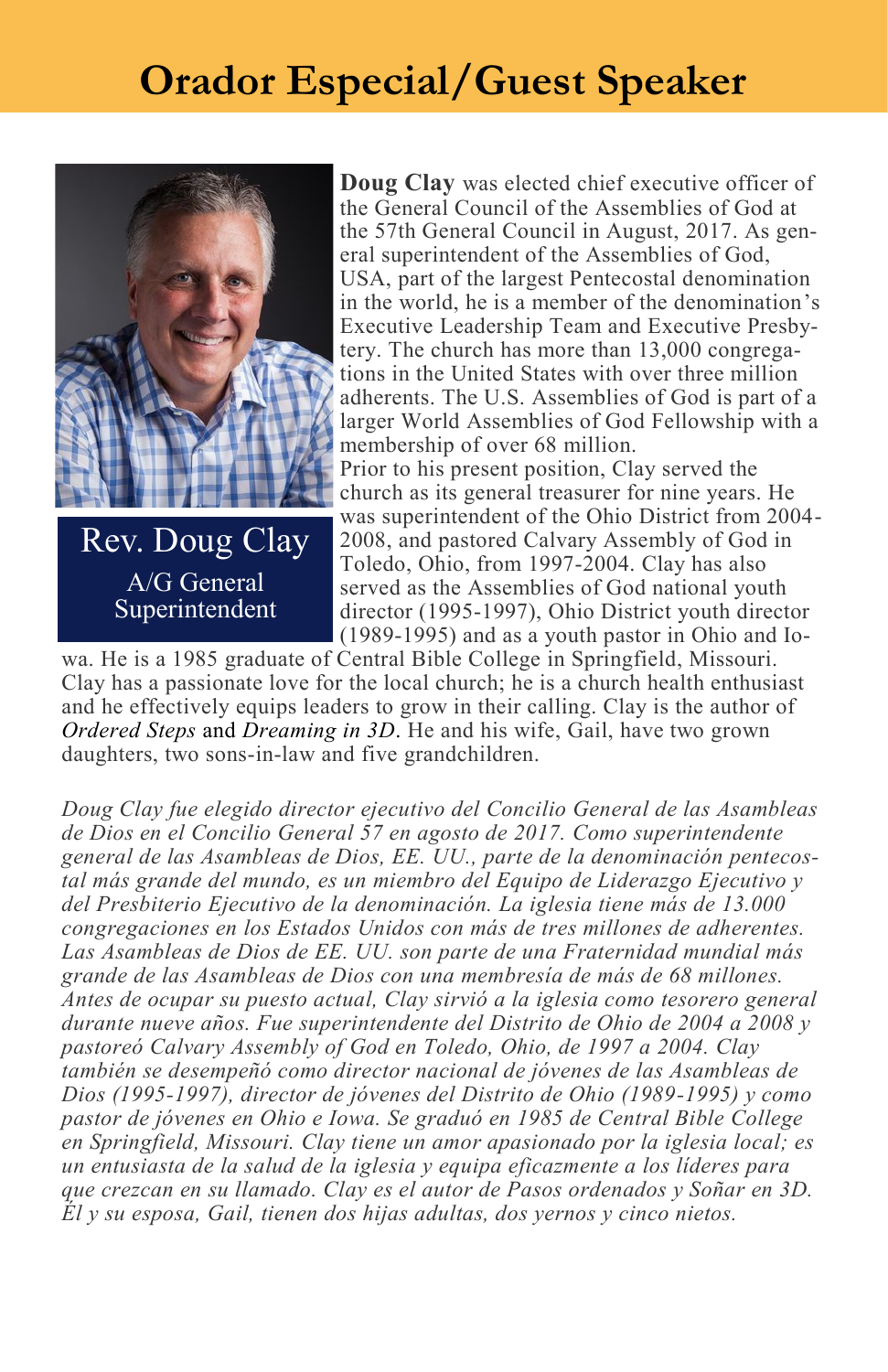## **Orador Especial/Guest Speaker**

Wilfredo "Choco" DeJesus served the Humboldt Park neighborhood of Chicago as Lead Pastor of New Life Covenant Church for over 19 years (2000- 2019). The church has seen a tremendous amount of growth and influence through the planting of multisite campuses, effective urban and community outreach, and through world missions. Today, Pastor Choco serves as the General Treasurer of the Assemblies of God. A pentecostal denomination serving 13,017 churches in the U.S., with over 3 million members and adherents and with more than 69 million members worldwide. Pastor Choco has a heart to reach even the most marginalized with the Gospel and the saving power of Jesus Christ. In April 2013, he was named one of Time Magazine's 100 most influential people in the world and recognized for his leadership and influence within the Evangelical



Rev. Wilfredo "Choco" De Jesus A/G General Treasurer

and Latino community, to the Glory of God. Pastor Choco is also the author of five books: Amazing Faith, In the Gap, Stay the Course, Move Into More and Love Them Anyway. In December of 2018, he graduated with his doctorate from Southeastern University in Lakeland, Florida. He and his wife Elizabeth have three adult children and five pretty amazing grandchildren.

As the National Director of the Assemblies of God Christian Education and Discipleship Department, Rev. Elly Marroquin desires to see an intergenerational, Spirit -empowered church demonstrating a growing knowledge of God's word. Having been saved in an AG church while attending a Girl's Ministry meeting, Elly understands the importance of discipleship and the knowledge of God's word. Until recently, her and her husband Sergio pastored Prince of Peace Church in Garfield, NJ which they planted in 2000. Elly has two master's degrees in Bilingual Education and Educational Leadership. Prior to her appointment, Elly served as the Spanish Eastern Director of Christian Education where she oversaw 491 churches in 16 states and 80 schools of ministry. She currently serves on the board at The University of Valley Forge. Sergio and Elly have two wonderful daughters and a newly acquired Son.



Rev. Elly Marroquin A/G National Director of Christian Education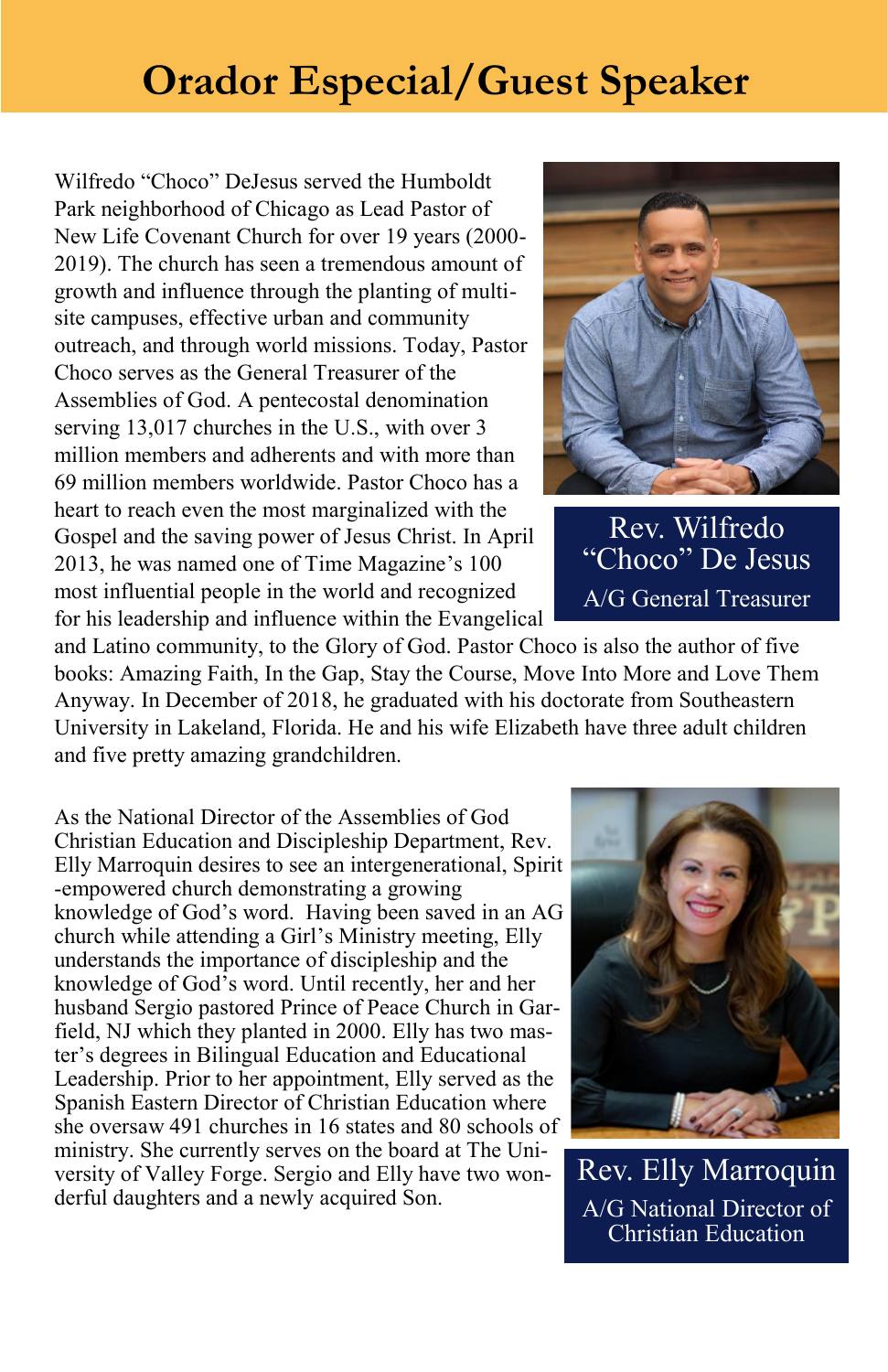# **Wednes <mark>(</mark>ay | mi<sub>e</sub>rcoles** JUNE 22

**10:00 AM– 2:00 PM REGISTRACIÓN -**Registration

**2:00 PM - 5:00 PM NEGOCIOS -** Business

**Preludio/Prelude Casa del Alfarero**

**Alabanza/Worship Casa del Alfarero**

**Reconocimientos/ Achievements**

**Oakbrook Community Church** Amarilis Dyszczakowski

#### **7:00 PM** SERVICIO/SERVICE **7:00 PM**

Worship

**Bienvenido/Welcome Rev. Clemente Maldonado** District Superintendent

**Oración/Prayer Rev. Luis Roman** Presbyter Illinois/Wisconsin

**Ofrenda/Offering Rev. Edwin Marroquin** Comunidad Cristiana Maranata

> **Rev. Clemente Maldonado** District Superintendent

**Introducción/Introduction Rev. Efraim Espinoza** District Assistant Superintendent

**Mensaje/Message Rev. Wilfredo (Choco) De Jesus** General Treasurer –General Council A/G

**Despedida/Dismissal Rev. Eddie Feliciano** Nueva Vida Iglesia Internacional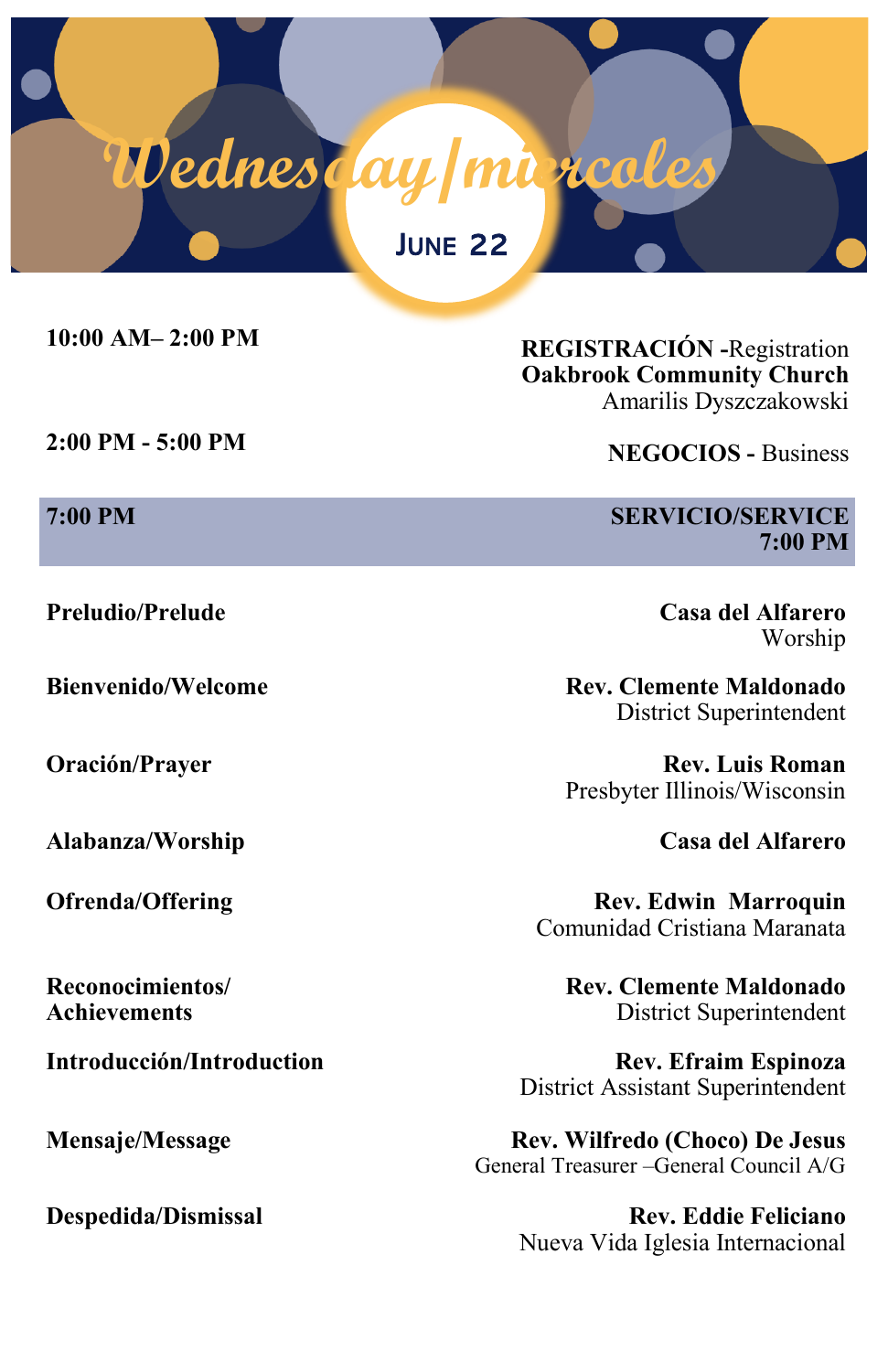

| $8:00$ AM $-12:00$ PM | REGISTRACIÓN -Registration<br>Oakbrook Community Church<br>Amarilis Dyszczakowski                |
|-----------------------|--------------------------------------------------------------------------------------------------|
| 8:30 AM               | <b>ORACION-Prayer</b><br>Rev. Daysi Maldonado                                                    |
| $9:00 AM - 11:00 AM$  | <b>NEGOCIOS</b> -Business<br><b>Executive Officers</b>                                           |
| 11:00 AM - 11:45 PM   | <b>SESION GENERAL</b> -General Session<br>Rev. Wilfredo 'Choco' DeJesus                          |
| $2:00$ PM $- 2:45$ PM | <b>SESION GENERAL-General Session</b><br>Rev. Elly Marroquin                                     |
| 3:00 PM -3:45 PM      | <b>CHURCH BOARD</b><br>Rev. Jerry Flores                                                         |
| $3:00$ PM $-3:45$ PM  | <b>MISIONES-Missions</b><br>Rev. Edwin Marroquin                                                 |
| 4:00 PM - 4:45 PM     | <b>ROUND TABLE DISCUSSION</b><br>Church Planting<br>Rev. Victor Valdez & Rev. Clemente Maldonado |
| 6:30 PM               | <b>50 ANIVERSARIO BANQUETE</b><br><b>50th Anniversary Banquet</b><br><b>Oakbrook Holiday Inn</b> |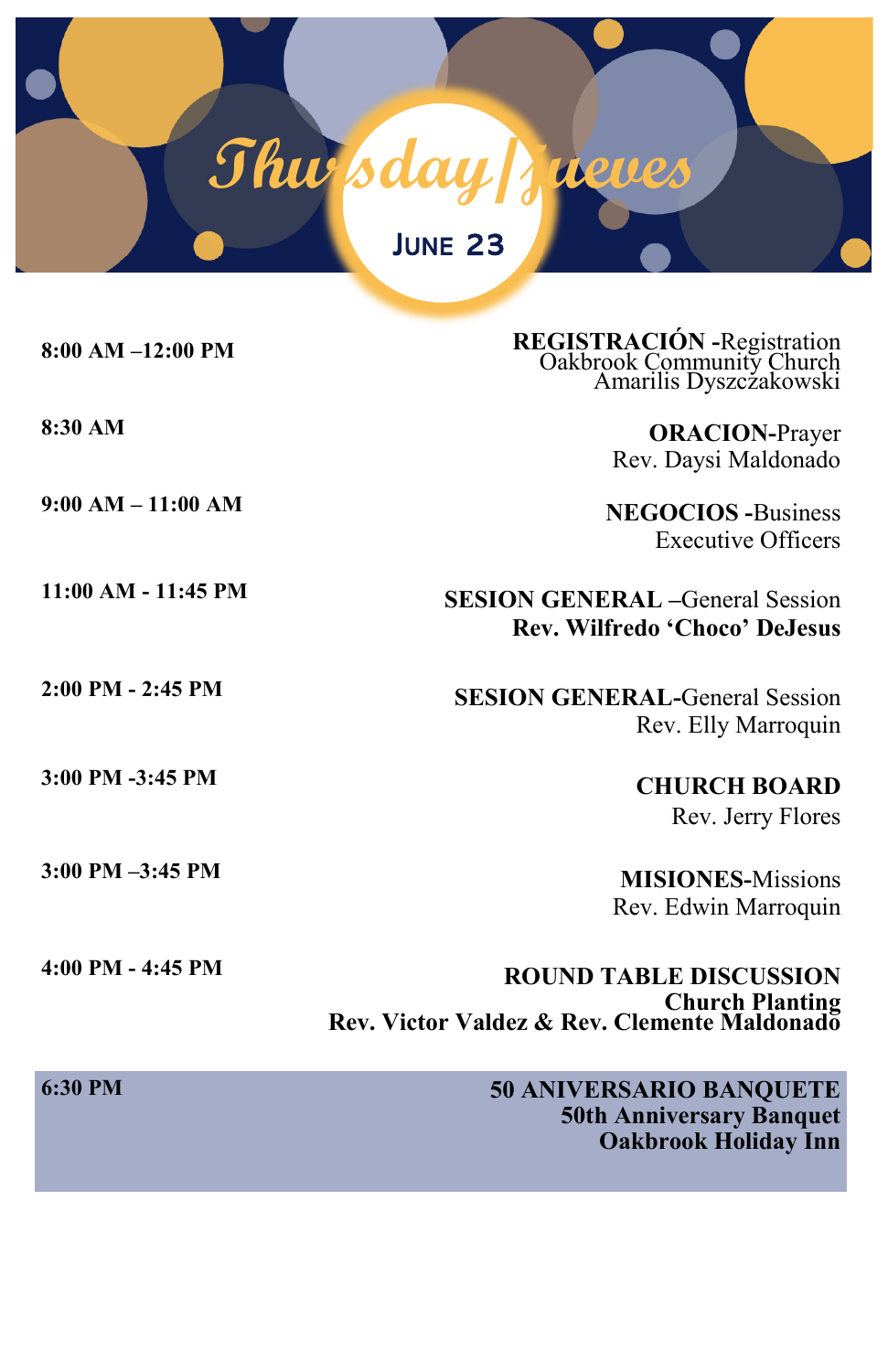

| $8:30$ AM- $9:00$ AM               | <b>ORACIÓN-Prayer-Victor Valdez</b>                                       |
|------------------------------------|---------------------------------------------------------------------------|
| $9:00$ AM- $11:00$ AM              | <b>SANTA CENA– Communion Service</b>                                      |
| 11:00 AM-11:45 AM                  | <b>SESION GENERAL-General Session</b><br>Rev. Doug Clay                   |
| 2:00 PM -2:45 PM                   | <b>SESION GENERAL-General Session</b><br>Rev. Elly Marroquin              |
| $3:00$ PM $-3:45$ PM               | Iglesia Concilio Distrital-General Council Church<br>Rev. Rafael Cruz     |
| $3:00$ PM $-3:45$ PM               | <b>FINANZAS-Finances</b><br>Rev. Efrain Munoz                             |
| 7:00 PM                            | <b>SERVICIO-Service</b>                                                   |
| <b>Bienvenida/Welcome Prayer</b>   | Rev Rafael Cruz.                                                          |
| Alabanza/Worship                   | Casa del Alfarero                                                         |
| <b>Scholarship Awards</b>          | Rev. Clemente Maldonado                                                   |
| <b>Ofrenda/Offering</b>            | Rev. Efraim Espinoza.                                                     |
| <b>Reconocimietos/Recognitions</b> | Superintendent's Award of Recognition for<br><b>New Church Plant</b>      |
|                                    | Superintendent's Award of Recognition for<br><b>Church Revitalization</b> |
| Mensaje/Message                    | Rev. Doug Clay                                                            |

## **CEREMONIA DE ORDENACIÓN - Ordination Ceremony**

**Despedida/Dismissal** Rev. Todd Clair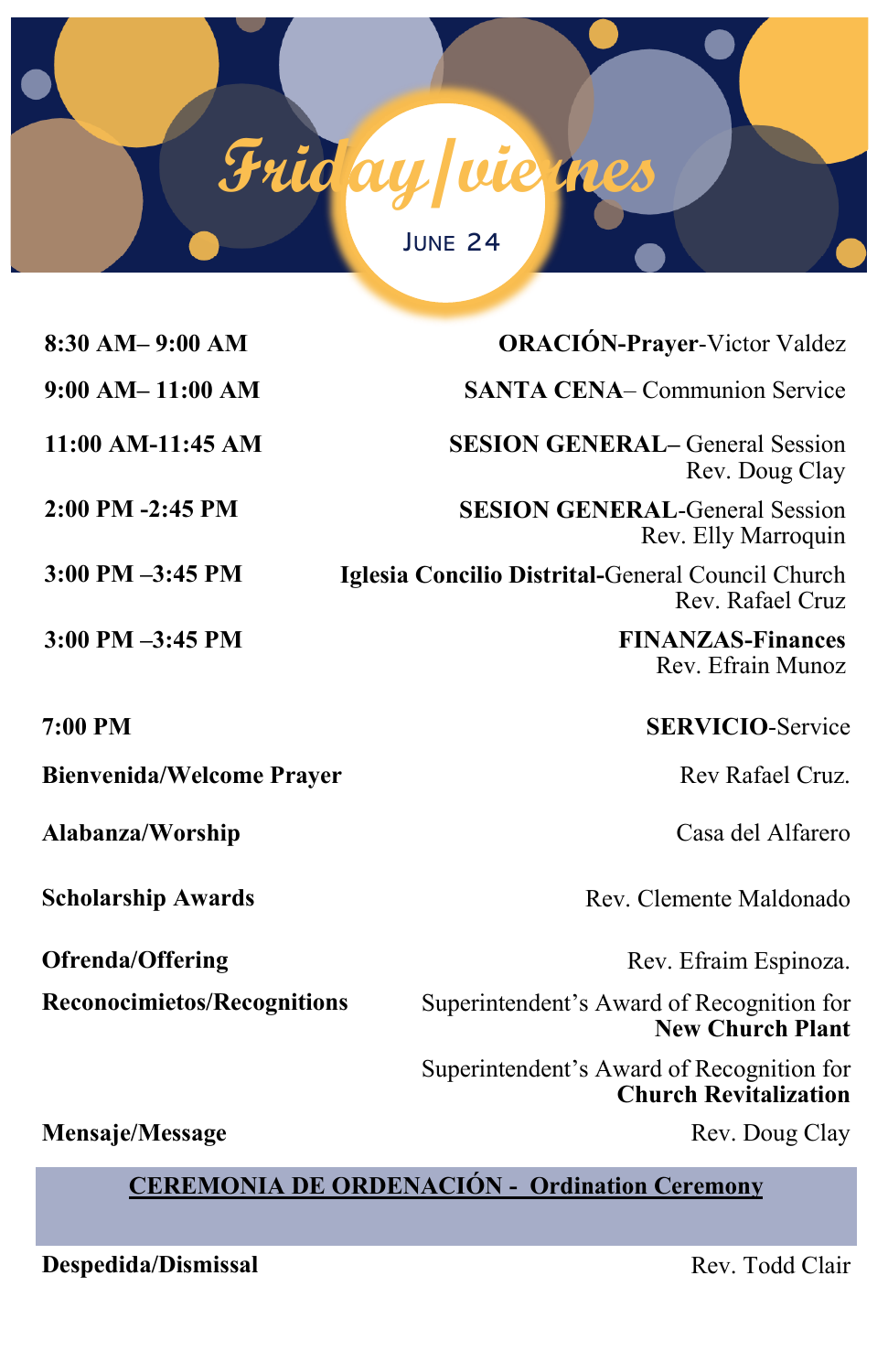# ¡Bienvenidos Al Concilio Distrital!

¡Voy a hacer algo nuevo! Ya está sucediendo, ¿no se dan cuenta? Estoy abriendo un camino en el desierto, y ríos en lugares desolados. Isaías 43:19

Quiero agradecer a todos los que han venido a nuestro Concilio Distrital. Este verdaderamente será un concilio histórico. ¡Estamos celebrando 50 años de aniversario! Quien puede creer que 50 años han pasado desde nuestro principio humilde como distrito. Gracias a todos los lideres que trabajaron y prepararon el camino para nosotros poder llegar a este lugar en nuestra historia. A pesar de que estamos viviendo tiempos sin precedentes Dios nos ha guardado y nos ha bendecido.

Nuestro lema para este ano es "Jubileo" Celebrando La Fidelidad de Dios. En estos días que vamos a estar aquí en el Concilio queremos celebrar lo bueno que Dios ha sido con nuestro distrito. Nuestro distrito tiene mucha historia que sería imposible contarla toda, pero en lo bueno y lo mal nuestro distrito ha perseverado porque Dios ha sido fiel.

Espero que durante nuestro concilio usted pueda recibir una Palabra de Dios que lo pueda animar, motivar en su vida o ministerio.

Es nuestra oración que durante su tiempo aquí en el Concilio Distrital usted pueda ser edificado y refrescado en el corto tiempo que vamos a pasar juntos. Tome todo oportunidad que tenga para hacer nuevos amigos, renovar amistades del pasado y conectar con alguien que pueda ser de bendición para su vida. Queremos que su experiencia en este concilio sea uno de ánimo, gozo, y amor.

Esperamos que se goce y tenga una nueva experiencia en el Señor. Bendiciones,

Clemente Maldonado, Jr. Superintendente

## **District Council Committees**

- **Resolutions:** Edwin Marroquin & Victor Valdez
- **Parliamentarians:** Jerry Flores & Efraim Espinoza
- **Promotions:** Executive Team
- **Ushers:** Eddie Feliciano y Fidel Martinez
- **Tellers:** Todd Clair & Luis Roman
- **Registration:** Amarilis Dyszczakowski
- **Hospitality:** Daysi Maldonado & Ada Cruz
- **Program Design:** Eduardo Sauceda

**Host Church:** Oakbrook Community Church **Host Pastor:** Pastor Chip **Worship:** Casa del Alfarero